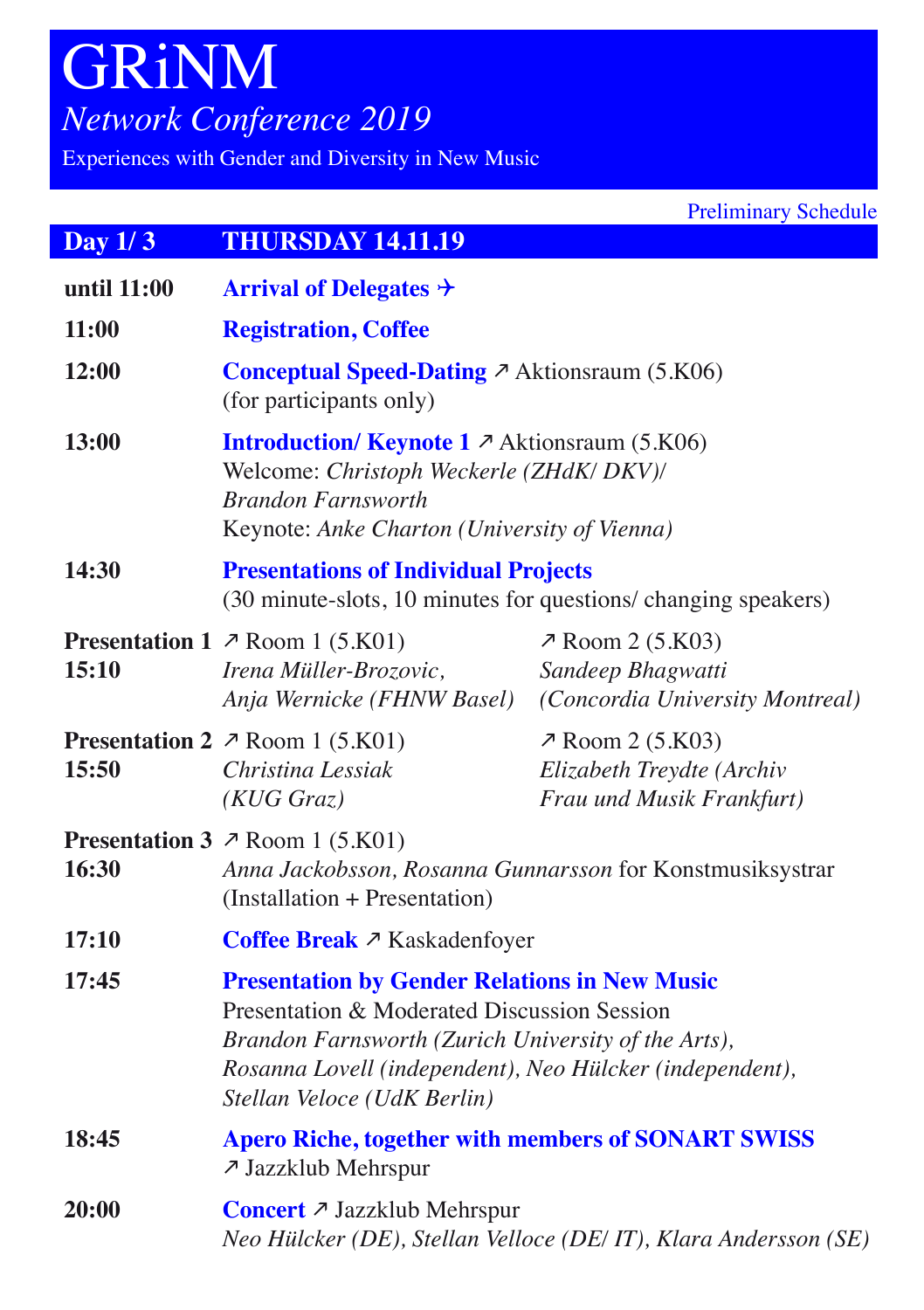# GRiNM *Network Conference 2019*

Experiences with Gender and Diversity in New Music

| Day 2/3 | <b>FRIDAY 15.11.19</b>                                                                                                                                                                     |                                                                                   |  |
|---------|--------------------------------------------------------------------------------------------------------------------------------------------------------------------------------------------|-----------------------------------------------------------------------------------|--|
| 09:00   | <b>Coffee</b>                                                                                                                                                                              |                                                                                   |  |
| 10:00   | <b>Keynote 2</b> $\lambda$ Aktionsraum (5.K06)<br>Speaker: Susanne van Els in cooperation with Camilla Overgaard<br>(Royal Welsh Conservatoire of Music/ Royal Academy of<br>Music Aarhus) |                                                                                   |  |
|         | <b>Discussion Session 1: Speculative Design Discussions</b>                                                                                                                                |                                                                                   |  |
| 11:00   | $\n  7$ Room 1 (5.K01)<br>Thørbjorn Tonder Hansen<br>(Ultima Festival Oslo)                                                                                                                | <b>7</b> Room 2 (5.K03)<br>Serge Vuile (Contrechamps<br>Geneva)                   |  |
| 11:45   | Dahlia Borsche (DAAD)                                                                                                                                                                      | Julia Eckhardt (Q-02 Brussels)                                                    |  |
| 12:30   | <b>Lunch</b>                                                                                                                                                                               |                                                                                   |  |
|         | <b>Presentations of Individual Projects</b>                                                                                                                                                |                                                                                   |  |
| 13:50   | <b>Presentation 1</b> $\nearrow$ Room 1 (5.K01)<br>Sophie Vögele<br>(Zurich University of the Arts)                                                                                        | <b>7</b> Room 2 (5.K03)<br>Patricia Felber Rufer (ZHdK)                           |  |
| 14:30   | <b>Presentation 2</b> $\n $ Room 1 (5.K01)<br>Luisa Santacesaria,<br>Valentina Bertolani<br>(Tempo Reale (IT),<br>University of Birmingham)                                                | $\lambda$ Room 2 (5.K03)<br>Monika Zyla (Paris Lodron<br>University of Salzburg)  |  |
| 15:10   | <b>Presentation 3</b> $\n  \n  7$ Room 1 (5.K01)<br><b>AEC Working Group</b><br>on Diversity (EU)                                                                                          | <b>7</b> Room 2 (5.K03)<br>Lucien Danzien, Stellan<br>Velloce, Evelyn Saylor (UdK |  |
| 16:00   | Berlin)<br>Coffee Break ↗ Kaskadenfoyer                                                                                                                                                    |                                                                                   |  |
| 16:30   | <b>Discussion Session 2</b><br>Breakout Groups based on Conference Themes so far,<br>presentations of group findings to plenum                                                             |                                                                                   |  |
| 19:00   | Conference Dinner ↗ OnCurating Project Space<br>(for participants only)                                                                                                                    |                                                                                   |  |